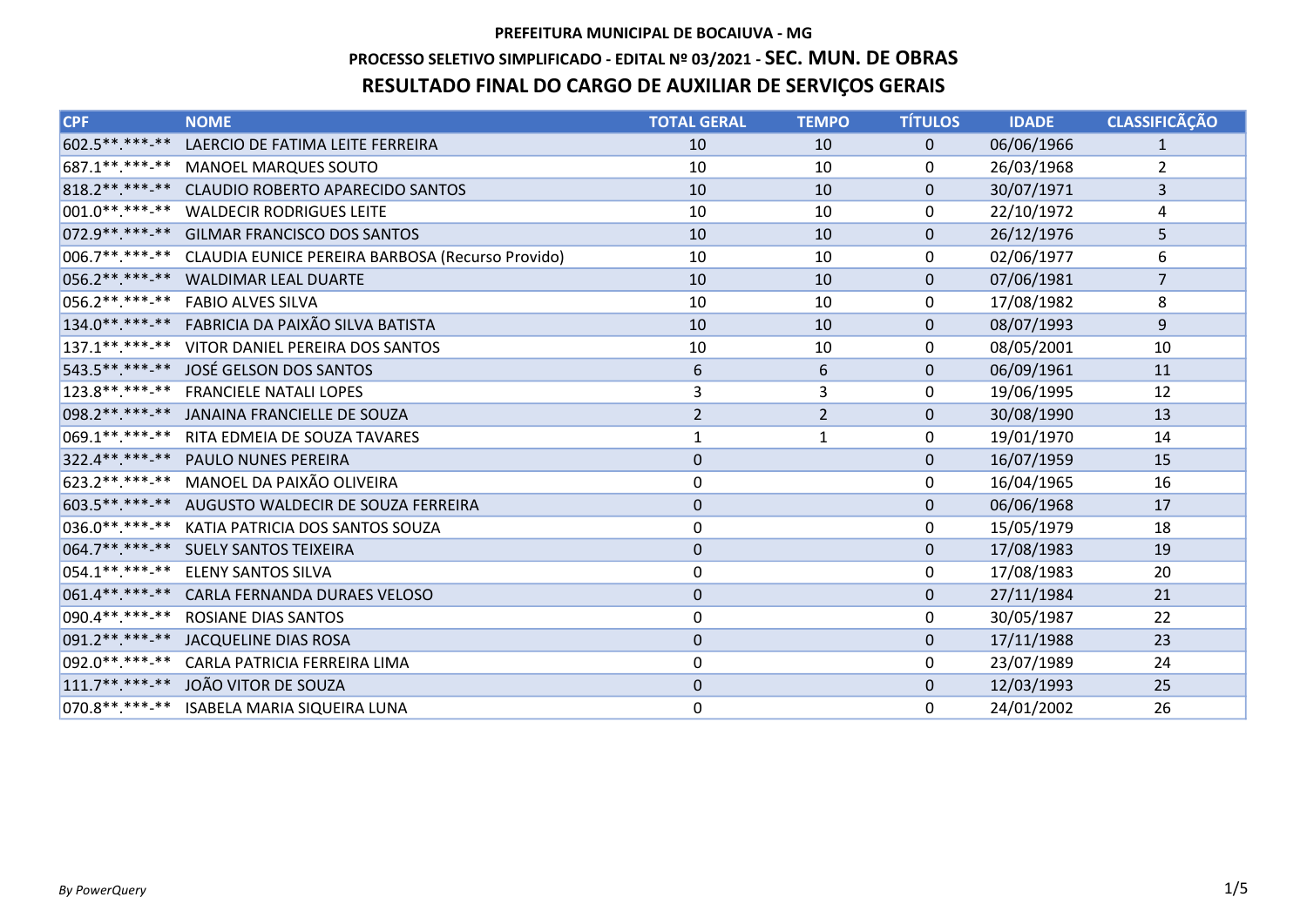#### PREFEITURA MUNICIPAL DE BOCAIUVA - MG

## PROCESSO SELETIVO SIMPLIFICADO - EDITAL Nº 03/2021 - SEC. MUN. DE OBRAS

### RESULTADO FINAL DO CARGO DE CARPITEIRO

| <b>ICPF</b> | <b>NOME'</b>                                | <b>ITOTAL GERAL'</b> | <b>TEMPO</b> | <b>TITULOS</b> | <b>IDADE</b> | <b>CLASSIFICACÃO</b> |
|-------------|---------------------------------------------|----------------------|--------------|----------------|--------------|----------------------|
|             | 938.1 ** ***-** JAIME FERREIRA DA SILVA     |                      |              |                | 20/11/1973   |                      |
|             | 070.8**.***-** DOUGLAS SIQUEIRA AGUIAR LUNA |                      |              |                | 25/02/1993   |                      |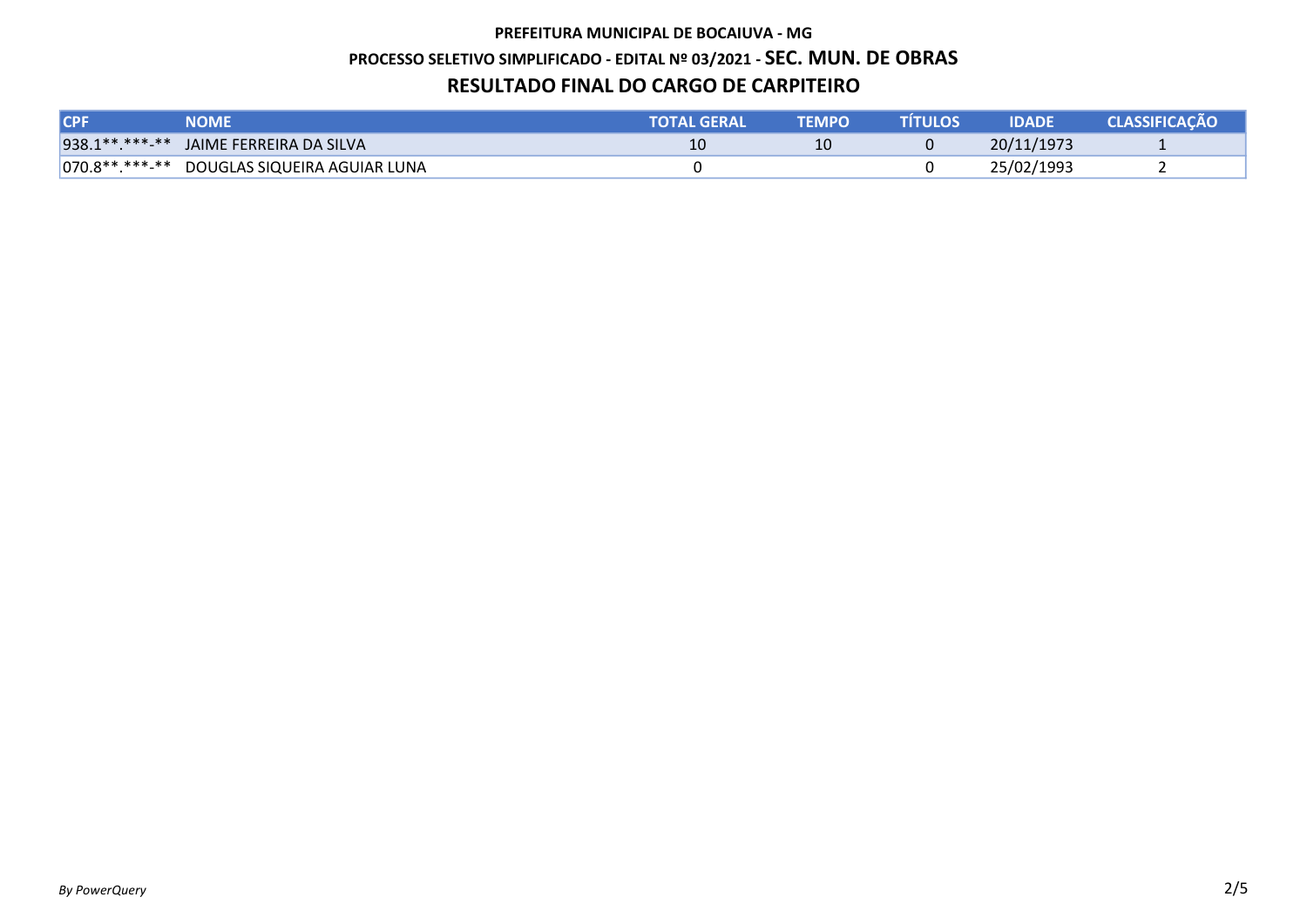# PREFEITURA MUNICIPAL DE BOCAIUVA - MG PROCESSO SELETIVO SIMPLIFICADO - EDITAL Nº 03/2021 - SEC. MUN. DE OBRAS RESULTADO FINAL DO CARGO DE ELETRICISTA

| <b>ICPF</b> | <b>NOME</b>                                   | <b>NTOTAL GERAL</b> | <b>TEMPO</b> | <b>TITULOS</b> | <b>IDADE</b> | <b>CLASSIFICACÃO</b> |
|-------------|-----------------------------------------------|---------------------|--------------|----------------|--------------|----------------------|
|             | 986.2** ***-** MARCIO DOS REIS OLIVEIRA       | 26                  | 10           |                | 14/11/1976   |                      |
|             | 059.1**.***-** FERNANDO FABIO ROSA            |                     |              |                | 16/04/1983   |                      |
|             | 078.2** ***-** FREDSON ALESSANDRO VELOSO ROSA | 10                  | 10           |                | 12/01/1986   |                      |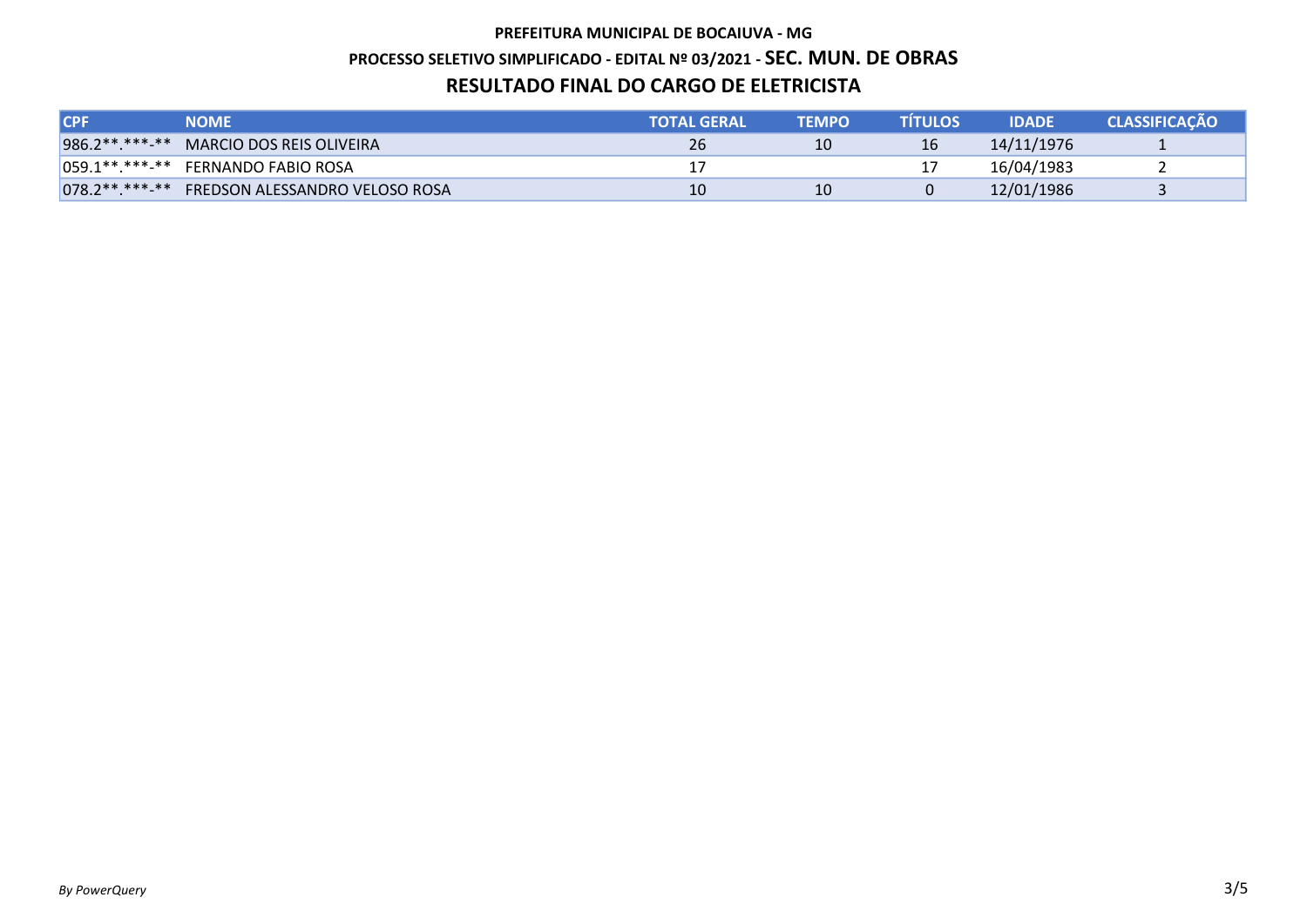# PREFEITURA MUNICIPAL DE BOCAIUVA - MG PROCESSO SELETIVO SIMPLIFICADO - EDITAL Nº 03/2021 - SEC. MUN. DE OBRAS RESULTADO FINAL DO CARGO DE MOTORISTA

| <b>ICPF</b> | <b>NOME</b>                                            | <b>TOTAL GERAL</b> | <b>TEMPO</b> | <b>TITULOS</b> | <b>IDADE</b> | <b>CLASSIFICACÃO</b> |
|-------------|--------------------------------------------------------|--------------------|--------------|----------------|--------------|----------------------|
|             | $115.3******-*$ JOÃO PEDRO MAIA SILVA                  | 20                 |              |                | 22/12/1994   |                      |
|             | 101.7**.***-** EDSON PEREIRA MARQUES (Recurso Provido) |                    |              |                | 27/02/1991   |                      |
|             | 132.2 ** .** * * LUCAS FELIPE DURÃES SILVA             |                    |              |                | 16/05/1997   |                      |